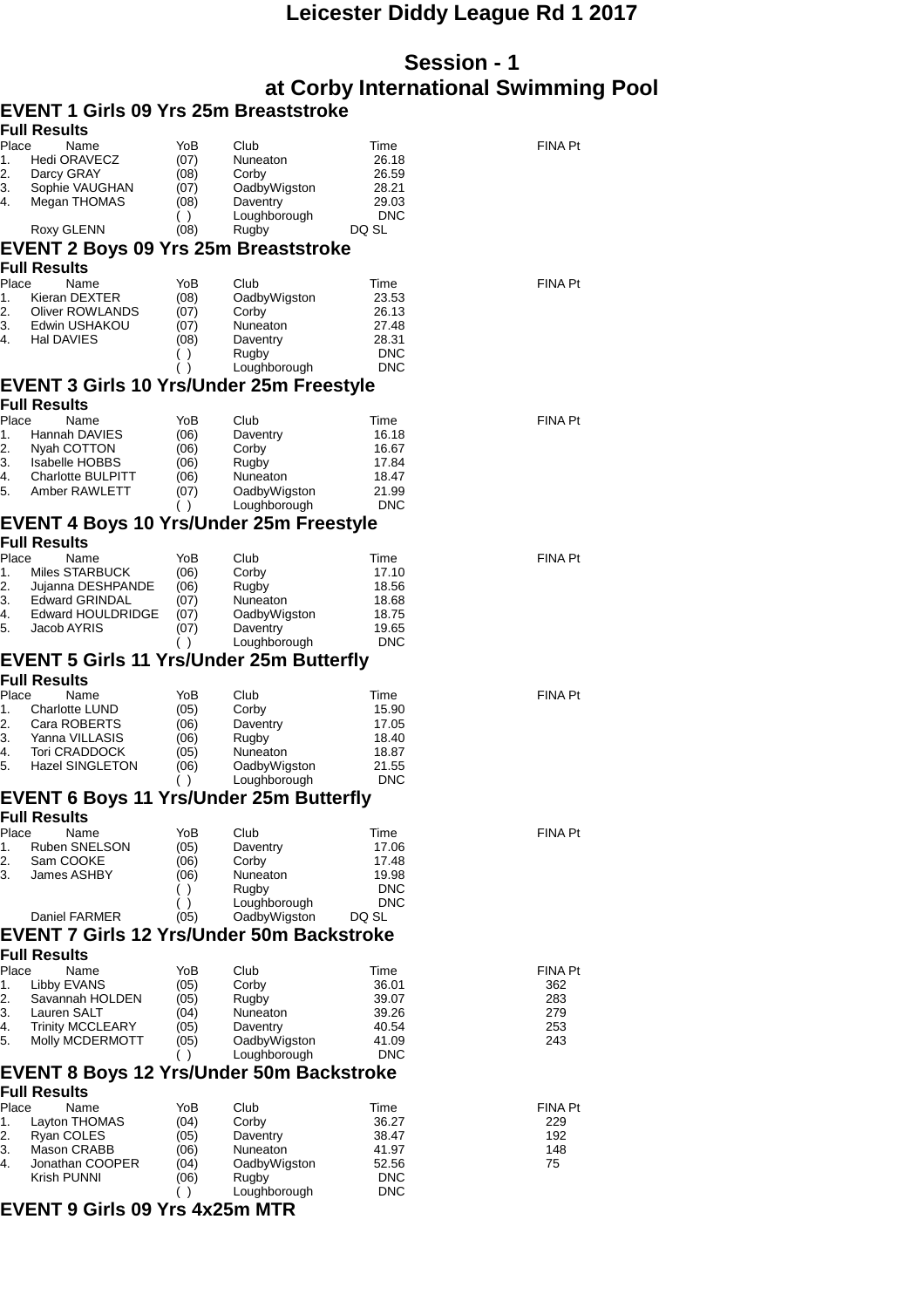|          | <b>Full Results</b>                                 |              |                          |                       |                |
|----------|-----------------------------------------------------|--------------|--------------------------|-----------------------|----------------|
| Place    | Name                                                | A.G          | Club                     | Time                  | FINA Pt        |
| 1.       | Daventry Dolphins SC                                |              | Daventry                 | 1:33.86               |                |
| 2.       | Nuneaton & Bedworth SC                              |              | Nuneaton                 | 1:46.38               |                |
| 3.       | Oadby & Wigston SC                                  |              | OadbyWigston             | 1:47.38               |                |
| 4.       | Corby ASC                                           |              | Corby                    | 1:49.73               |                |
|          | Loughborough Town SC                                |              | Loughborough             | <b>DNC</b>            |                |
|          | Rugby SC                                            |              | Rugby                    | DQ SA                 |                |
|          | EVENT 10 Boys 09 Yrs 4x25m MTR                      |              |                          |                       |                |
|          | <b>Full Results</b>                                 |              |                          |                       |                |
| Place    | Name                                                | A.G          | Club                     | Time                  | <b>FINA Pt</b> |
| 1.       | Corby ASC                                           |              | Corby                    | 1:42.89               |                |
| 2.       | Oadby & Wigston SC<br>Rugby SC                      |              | OadbyWigston<br>Rugby    | 1:55.33<br><b>DNC</b> |                |
|          | Loughborough Town SC                                |              | Loughborough             | <b>DNC</b>            |                |
|          | Daventry Dolphins SC                                |              | Daventry                 | DQ ST                 |                |
|          | Nuneaton & Bedworth SC                              |              | Nuneaton                 | DQ ST                 |                |
|          | <b>EVENT 11 Girls 10 Yrs/Under 25m Breaststroke</b> |              |                          |                       |                |
|          | <b>Full Results</b>                                 |              |                          |                       |                |
| Place    | Name                                                | YoB          | Club                     | Time                  | <b>FINA Pt</b> |
| 1.       | Isabelle HOBBS                                      | (06)         | Rugby                    | 23.79                 |                |
| 2.       | Mya SMITH                                           | (06)         | Corby                    | 24.77                 |                |
| 3.       | Eva FRENCH                                          | (07)         | Nuneaton                 | 26.68                 |                |
| 4.       | Maddie FARMER                                       | (07)         | OadbyWigston             | 28.30                 |                |
| 5.       | Lyla HEPWORTH                                       | (07)<br>( )  | Daventry<br>Loughborough | 28.51<br><b>DNC</b>   |                |
|          | <b>EVENT 12 Boys 10 Yrs/Under 25m Breaststroke</b>  |              |                          |                       |                |
|          | <b>Full Results</b>                                 |              |                          |                       |                |
| Place    | Name                                                | YoB          | Club                     | Time                  | <b>FINA Pt</b> |
| 1.       | Rowan BEATON                                        | (06)         | Corby                    | 22.22                 |                |
| 2.       | <b>Jude WALTERS</b>                                 | (06)         | Daventry                 | 25.94                 |                |
| 3.       | Jamie RIDGWAY                                       | (06)         | Nuneaton                 | 26.91                 |                |
| 4.       | Jamie BEXON-WALSH                                   | (07)         | Rugby                    | 27.55                 |                |
| 5.       | Jem KOCH                                            | (07)         | OadbyWigston             | 28.20                 |                |
|          |                                                     | ( )          | Loughborough             | <b>DNC</b>            |                |
|          | <b>EVENT 13 Girls 11 Yrs/Under 25m Freestyle</b>    |              |                          |                       |                |
|          | <b>Full Results</b>                                 |              |                          |                       |                |
| Place    | Name                                                | YoB          | Club                     | Time                  | <b>FINA Pt</b> |
| 1.<br>2. | Keeley-rose RICHARDS<br>Cara ROBERTS                | (05)         | Corby<br>Daventry        | 14.51<br>15.81        |                |
| 3.       | <b>Tori CRADDOCK</b>                                | (06)<br>(05) | Nuneaton                 | 17.11                 |                |
| 4.       | Yanna VILASIS                                       | (06)         | Rugby                    | 17.41                 |                |
| 5.       | Maisy SMITH                                         | (05)         | OadbyWigston             | 18.83                 |                |
|          |                                                     | ( )          | Loughborough             | <b>DNC</b>            |                |
|          | EVENT 14 Boys 11 Yrs/Under 25m Freestyle            |              |                          |                       |                |
|          | Full Results                                        |              |                          |                       |                |
| Place    | Name                                                | YoB          | Club                     | Time                  | <b>FINA Pt</b> |
| 1.       | Ryan COLES                                          | (05)         | Daventry                 | 14.96                 |                |
| 2.       | Finn WHITE                                          | (05)         | Corby                    | 15.28                 |                |
| 3.       | Ethan WOODWARD                                      | (06)         | Nuneaton                 | 17.18<br>17.18        |                |
| 3.<br>5. | Alex BOWLER-SMITH<br><b>William PIERCE</b>          | (05)<br>(06) | Rugby<br>OadbyWigston    | 21.32                 |                |
|          |                                                     | ( )          | Loughborough             | <b>DNC</b>            |                |
|          | EVENT 15 Girls 09 Yrs 25m Backstroke                |              |                          |                       |                |
|          | <b>Full Results</b>                                 |              |                          |                       |                |
| Place    | Name                                                | YoB          | Club                     | Time                  | <b>FINA Pt</b> |
| 1.       | <b>Isabelle CLEMENTS</b>                            | (07)         | Rugby                    | 24.34                 |                |
| 2.       | Darcy GRAY                                          | (08)         | Corby                    | 25.32                 |                |
| 3.       | Carys THOMAS                                        | (08)         | Daventry                 | 26.21                 |                |
| 4.       | Hedi ORAVECZ                                        | (07)         | Nuneaton                 | 26.55                 |                |
| 5.       | Katie CARTER                                        | (08)         | OadbyWigston             | 27.46<br><b>DNC</b>   |                |
|          |                                                     | ( )          | Loughborough             |                       |                |
|          | <b>EVENT 16 Boys 09 Yrs 25m Backstroke</b>          |              |                          |                       |                |
| Place    | <b>Full Results</b><br>Name                         | YoB          | Club                     | Time                  | <b>FINA Pt</b> |
| 1.       | <b>Iolo ROBERTS</b>                                 | (07)         | Daventry                 | 21.96                 |                |
| 2.       | Dominic KINNERLEY                                   | (07)         | OadbyWigston             | 24.21                 |                |
| 3.       | Oliver ROWLANDS                                     | (07)         | Corby                    | 25.47                 |                |
| 4.       | Edwin USHAKOU                                       | (07)         | Nuneaton                 | 28.49                 |                |
| 5.       | Arpith NAIR                                         | (07)         | Rugby                    | 28.50                 |                |
|          |                                                     | ( )          | Loughborough             | <b>DNC</b>            |                |
|          | EVENT 17 Girls 12 Yrs/Under 4x25m FTR               |              |                          |                       |                |
|          | <b>Full Results</b>                                 |              |                          |                       |                |
| Place    | Name                                                | A.G          | Club                     | Time                  | <b>FINA Pt</b> |
| 1.       | Corby ASC                                           |              | Corby                    | 58.22                 |                |
| 2.       | Daventry Dolphins SC                                |              | Daventry                 | 1:00.20               |                |
| 3.       | Rugby SC                                            |              | Rugby                    | 1:04.52               |                |
| 4.<br>5. | Nuneaton & Bedworth SC<br>Oadby & Wigston SC        |              | Nuneaton<br>OadbyWigston | 1:07.38<br>1:15.28    |                |
|          | Loughborough Town SC                                |              | Loughborough             | <b>DNC</b>            |                |
|          | EVENT 18 Boys 12 Yrs/Under 4x25m FTR                |              |                          |                       |                |
|          |                                                     |              |                          |                       |                |
|          |                                                     |              |                          |                       |                |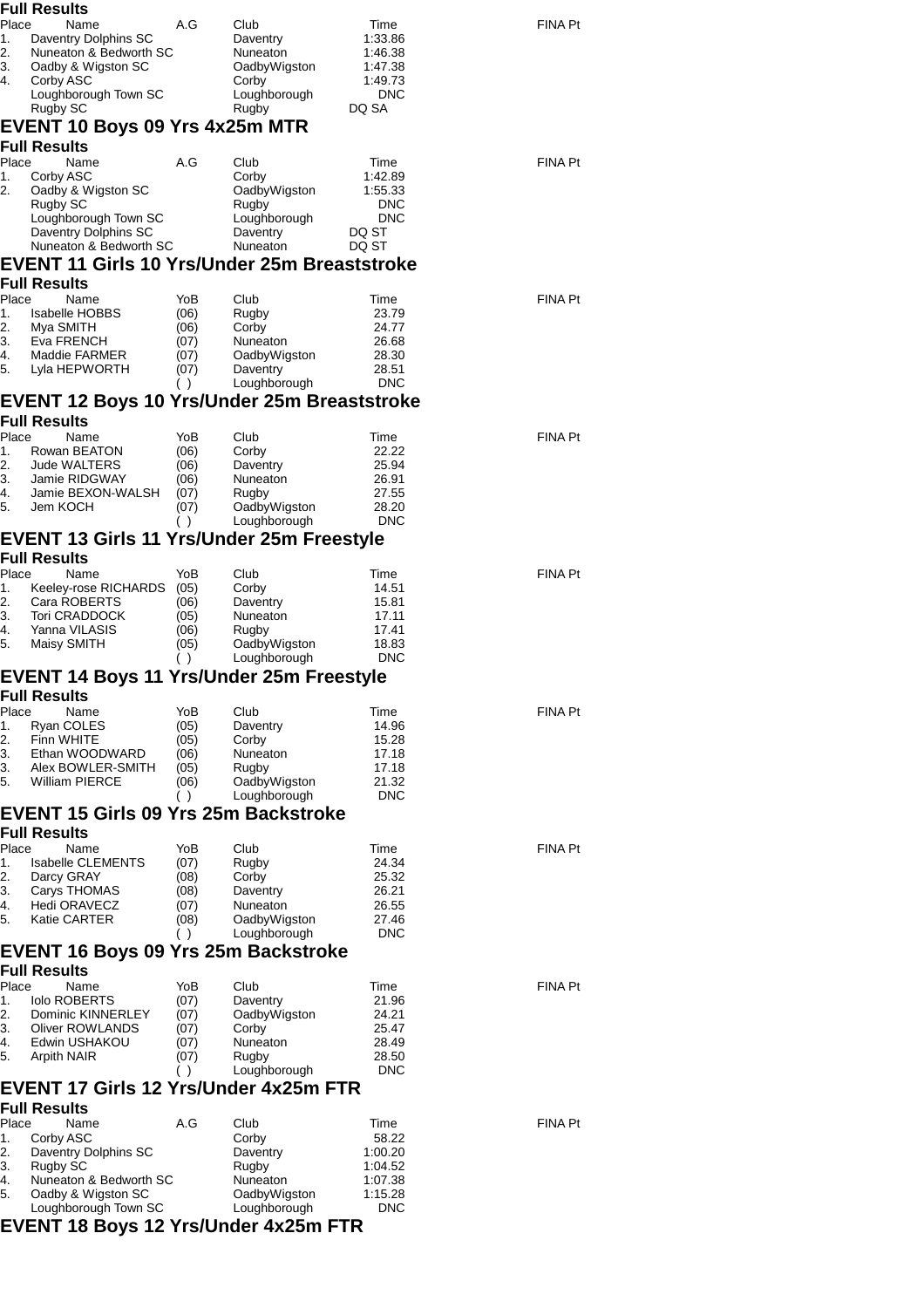|             | <b>Full Results</b>                                |              |                          |                          |                |
|-------------|----------------------------------------------------|--------------|--------------------------|--------------------------|----------------|
| Place       | Name                                               | A.G          | Club                     | Time                     | <b>FINA Pt</b> |
| 1.<br>2.    | Daventry Dolphins SC<br>Corby ASC                  |              | Daventry<br>Corby        | 1:02.63<br>1:06.06       |                |
| 3.          | Nuneaton & Bedworth SC                             |              | Nuneaton                 | 1:07.04                  |                |
| 4.          | Oadby & Wigston SC                                 |              | OadbyWigston             | 1:20.54                  |                |
|             | Rugby SC<br>Loughborough Town SC                   |              | Rugby<br>Loughborough    | <b>DNC</b><br><b>DNC</b> |                |
|             | <b>EVENT 19 Girls 10 Yrs/Under 4x25m MTR</b>       |              |                          |                          |                |
|             | <b>Full Results</b>                                |              |                          |                          |                |
| Place       | Name                                               | A.G          | Club                     | Time                     | <b>FINA Pt</b> |
| 1.          | Corby ASC                                          |              | Corby                    | 1:21.64                  |                |
| 2.          | Daventry Dolphins SC                               |              | Daventry                 | 1:22.92                  |                |
| 3.<br>4.    | Nuneaton & Bedworth SC<br>Rugby SC                 |              | Nuneaton<br>Rugby        | 1:30.28<br>1:38.90       |                |
| 5.          | Oadby & Wigston SC                                 |              | OadbyWigston             | 1:44.15                  |                |
|             | Loughborough Town SC                               |              | Loughborough             | <b>DNC</b>               |                |
|             | EVENT 20 Boys 10 Yrs/Under 4x25m MTR               |              |                          |                          |                |
|             | <b>Full Results</b>                                |              |                          |                          |                |
| Place<br>1. | Name<br>Corby ASC                                  | A.G          | Club<br>Corby            | Time<br>1:20.68          | <b>FINA Pt</b> |
| 2.          | Daventry Dolphins SC                               |              | Daventry                 | 1:25.02                  |                |
| 3.          | Nuneaton & Bedworth SC                             |              | Nuneaton                 | 1:39.39                  |                |
| 4.          | Rugby SC<br>Loughborough Town SC                   |              | Rugby<br>Loughborough    | 1:50.33<br><b>DNC</b>    |                |
|             | Oadby & Wigston SC                                 |              | OadbyWigston             | DQ SA                    |                |
|             | <b>EVENT 21 Girls 11 Yrs/Under 4x25m FTR</b>       |              |                          |                          |                |
|             | <b>Full Results</b>                                |              |                          |                          |                |
| Place       | Name                                               | A.G          | Club                     | Time                     | <b>FINA Pt</b> |
| 1.          | Corby ASC                                          |              | Corby                    | 58.90                    |                |
| 2.<br>3.    | Daventry Dolphins SC                               |              | Daventry                 | 1:05.14                  |                |
| 4.          | Rugby SC<br>Nuneaton & Bedworth SC                 |              | Rugby<br>Nuneaton        | 1:10.03<br>1:12.60       |                |
| 5.          | Oadby & Wigston SC                                 |              | OadbyWigston             | 1:25.26                  |                |
|             | Loughborough Town SC                               |              | Loughborough             | <b>DNC</b>               |                |
|             | EVENT 22 Boys 11 Yrs/Under 4x25m FTR               |              |                          |                          |                |
|             | <b>Full Results</b>                                |              |                          |                          |                |
| Place       | Name                                               | A.G          | Club                     | Time<br>1:03.14          | <b>FINA Pt</b> |
| 1.<br>2.    | Daventry Dolphins SC<br>Corby ASC                  |              | Daventry<br>Corby        | 1:04.73                  |                |
| 3.          | Nuneaton & Bedworth SC                             |              | Nuneaton                 | 1:12.84                  |                |
| 4.          | Oadby & Wigston SC                                 |              | OadbyWigston             | 1:22.11                  |                |
| 5.          | Rugby SC<br>Loughborough Town SC                   |              | Rugby<br>Loughborough    | 1:25.16<br><b>DNC</b>    |                |
|             | <b>EVENT 23 Girls 09 Yrs 4x25m FTR</b>             |              |                          |                          |                |
|             | <b>Full Results</b>                                |              |                          |                          |                |
| Place       | Name                                               | A.G          | Club                     | Time                     | <b>FINA Pt</b> |
| 1.          | Daventry Dolphins SC                               |              | Daventry                 | 1:25.11                  |                |
| 2.<br>3.    | Corby ASC<br>Oadby & Wigston SC                    |              | Corby<br>OadbyWigston    | 1:33.50<br>1:35.51       |                |
| 4.          | Rugby SC                                           |              | Rugby                    | 1:38.96                  |                |
|             | Loughborough Town SC                               |              | Loughborough             | <b>DNC</b>               |                |
|             | Nuneaton & Bedworth SC                             |              | Nuneaton                 | DQ M                     |                |
|             | <b>EVENT 24 Boys 09 Yrs 4x25m FTR</b>              |              |                          |                          |                |
|             | <b>Full Results</b>                                |              |                          |                          |                |
| Place<br>1. | Name<br>Corby ASC                                  | A.G          | Club<br>Corby            | Time<br>1:35.45          | <b>FINA Pt</b> |
| 2.          | Oadby & Wigston SC                                 |              | OadbyWigston             | 1:47.62                  |                |
|             | Rugby SC                                           |              | Rugby                    | <b>DNC</b>               |                |
|             | Loughborough Town SC<br>Daventry Dolphins SC       |              | Loughborough<br>Daventry | <b>DNC</b><br>DQ ST      |                |
|             | Nuneaton & Bedworth SC                             |              | Nuneaton                 | DQ ST                    |                |
|             | EVENT 25 Girls 12 Yrs/Under 50m Breaststroke       |              |                          |                          |                |
|             | <b>Full Results</b>                                |              |                          |                          |                |
| Place       | Name                                               | YoB          | Club                     | Time                     | <b>FINA Pt</b> |
| 1.          | Bethan THOMAS                                      | (04)         | Daventry                 | 41.63                    | 331            |
| 2.<br>3.    | Kathryn WILSON                                     | (04)         | Corby                    | 41.64                    | 330            |
| 4.          | Pheobe FAUPEL<br>Lauren SALT                       | (05)<br>(04) | Rugby<br>Nuneaton        | 45.28<br>46.25           | 257<br>241     |
| 5.          | Millie LEAVIS                                      | (05)         | OadbyWigston             | 52.67                    | 163            |
|             |                                                    | ( )          | Loughborough             | <b>DNC</b>               |                |
|             | <b>EVENT 26 Boys 12 Yrs/Under 50m Breaststroke</b> |              |                          |                          |                |
|             | <b>Full Results</b>                                |              |                          |                          |                |
| Place       | Name                                               | YoB          | Club                     | Time                     | <b>FINA Pt</b> |
| 1.<br>2.    | Robert TAYLOR<br>Ewan CARTWRIGHT                   | (05)<br>(05) | Corby<br>Nuneaton        | 46.89<br>49.96           | 156<br>129     |
| 3.          | Kacper KULA                                        | (05)         | Daventry                 | 51.06                    | 120            |
| 4.          | Oliver HYDON                                       | (04)         | OadbyWigston             | 53.52                    | 105            |
|             |                                                    | $\lambda$    | Rugby                    | <b>DNC</b><br><b>DNC</b> |                |
|             | <b>EVENT 27 Girls 10 Yrs/Under 25m Backstroke</b>  | ( )          | Loughborough             |                          |                |
|             |                                                    |              |                          |                          |                |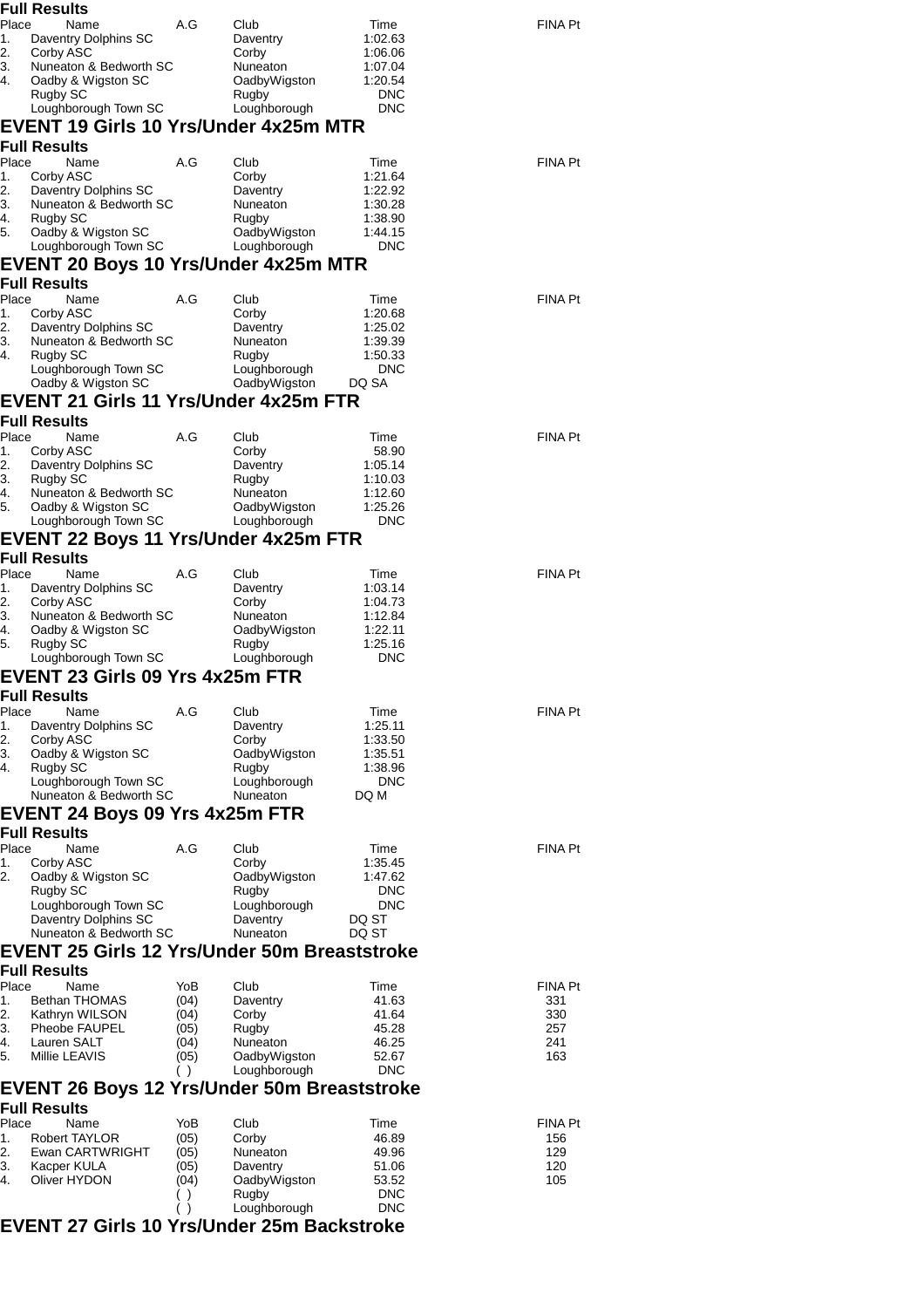|             | Full Results                                                     |              |                              |                     |                       |
|-------------|------------------------------------------------------------------|--------------|------------------------------|---------------------|-----------------------|
| Place       | Name                                                             | YoB          | Club                         | Time                | <b>FINA Pt</b>        |
| 1.          | Orla EYTON-JONES                                                 | (06)         | Daventry                     | 20.65               |                       |
| 2.<br>3.    | Rhiannon DUNKLEY<br>Kirsten CRELLIN                              | (07)<br>(06) | Corby<br>Nuneaton            | 20.95<br>23.50      |                       |
| 4.          | Olivia ROBBINS                                                   | (06)         | Rugby                        | 23.51               |                       |
| 5.          | Maddie FARMER                                                    | (07)         | OadbyWigston                 | 24.22               |                       |
|             |                                                                  | $($ )        | Loughborough                 | <b>DNC</b>          |                       |
|             | <b>EVENT 28 Boys 10 Yrs/Under 25m Backstroke</b><br>Full Results |              |                              |                     |                       |
| Place       | Name                                                             | YoB          | Club                         | Time                | <b>FINA Pt</b>        |
| 1.          | Oakley SYKES                                                     | (06)         | Corby                        | 18.89               |                       |
| 2.          | <b>Tyler COLES</b>                                               | (06)         | Daventry                     | 20.61               |                       |
| 3.          | Freddie WOOD                                                     | (06)         | Nuneaton                     | 22.97               |                       |
| 4.<br>5.    | Khillan PURSHOTTAM                                               | (07)         | OadbyWigston<br>Rugby        | 23.17<br>23.63      |                       |
|             | Jame BEXON-WALSH                                                 | (07)<br>( )  | Loughborough                 | <b>DNC</b>          |                       |
|             | <b>EVENT 29 Girls 11 Yrs/Under 25m Breaststroke</b>              |              |                              |                     |                       |
|             | <b>Full Results</b>                                              |              |                              |                     | <b>FINA Pt</b>        |
| Place<br>1. | Name<br>Keeley-rose RICHARDS                                     | YoB<br>(05)  | Club<br>Corby                | Time<br>19.75       |                       |
| 2.          | <b>Briony DEW</b>                                                | (05)         | Rugby                        | 21.67               |                       |
| 3.          | <b>Isabel SHARP</b>                                              | (06)         | Daventry                     | 22.31               |                       |
| 4.          | <b>Charlotte BULPITT</b>                                         | (06)         | Nuneaton                     | 25.36               |                       |
| 5.          | Katie GLEDHILL                                                   | (05)<br>( )  | OadbyWigston<br>Loughborough | 27.51<br><b>DNC</b> |                       |
|             | <b>EVENT 30 Boys 11 Yrs/Under 25m Breaststroke</b>               |              |                              |                     |                       |
|             | <b>Full Results</b>                                              |              |                              |                     |                       |
| Place       | Name                                                             | YoB          | Club                         | Time                | <b>FINA Pt</b>        |
| 1.          | Ruben SNELSON                                                    | (05)         | Daventry                     | 22.19               |                       |
| 2.<br>3.    | Daniel FARMER<br>Finn WHITE                                      | (05)<br>(05) | OadbyWigston<br>Corby        | 22.59<br>23.32      |                       |
| 4.          | Mason CRABB                                                      | (06)         | Nuneaton                     | 23.49               |                       |
|             |                                                                  | ( )          | Loughborough                 | <b>DNC</b>          |                       |
|             | Krish PUNNI                                                      | (06)         | Rugby                        | DQ ST               |                       |
|             | EVENT 31 Girls 09 Yrs 25m Butterfly                              |              |                              |                     |                       |
|             | <b>Full Results</b>                                              |              |                              |                     |                       |
| Place       | Name                                                             | YoB          | Club                         | Time                | <b>FINA Pt</b>        |
| 1.<br>2.    | Danielle HALL<br>Evie HANDS                                      | (08)<br>(07) | Daventry<br>Nuneaton         | 22.10<br>22.82      |                       |
| 3.          | Evelyn BODY                                                      | (07)         | OadbyWigston                 | 24.07               |                       |
|             |                                                                  | ( )          | Loughborough                 | <b>DNC</b>          |                       |
|             | Eve WHITE                                                        | (07)         | Corby                        | DQ SA               |                       |
|             | Rebecca EATON                                                    | (08)         | Rugby                        | DQ SA               |                       |
|             | <b>EVENT 32 Boys 09 Yrs 25m Butterfly</b><br><b>Full Results</b> |              |                              |                     |                       |
| Place       | Name                                                             | YoB          | Club                         | Time                | <b>FINA Pt</b>        |
| 1.          | <b>Rufus COPPOCK</b>                                             | (08)         | Nuneaton                     | 22.77               |                       |
| 2.          | Joseph GREAVES                                                   | (07)         | Corby                        | 27.06               |                       |
|             |                                                                  | ( )          | Rugby                        | <b>DNC</b>          |                       |
|             | Dominic KINNERLEY                                                | ( )<br>(07)  | Loughborough<br>OadbyWigston | <b>DNC</b><br>DQ SA |                       |
|             | Hal DAVIES                                                       | (08)         | Daventry                     | DQ SA               |                       |
|             | <b>EVENT 33 Girls 12 Yrs/Under 50m Freestyle</b>                 |              |                              |                     |                       |
|             | <b>Full Results</b>                                              |              |                              |                     |                       |
| Place<br>1. | Name<br>Lucy BROWNE                                              | YoB<br>(04)  | Club<br>Daventry             | Time<br>30.33       | <b>FINA Pt</b><br>449 |
| 2.          | Libby EVANS                                                      | (05)         | Corby                        | 30.88               | 426                   |
| 3.          | Neve MASTERS                                                     | (04)         | Nuneaton                     | 34.81               | 297                   |
| 4.          | Eleana RIDGES                                                    | (04)         | Rugby                        | 35.23               | 287                   |
| 5.          | Amy TAYLOR                                                       | (06)         | OadbyWigston<br>Loughborough | 40.13<br><b>DNC</b> | 194                   |
|             | <b>EVENT 34 Boys 12 Yrs/Under 50m Freestyle</b>                  | ( )          |                              |                     |                       |
|             | <b>Full Results</b>                                              |              |                              |                     |                       |
| Place       | Name                                                             | YoB          | Club                         | Time                | <b>FINA Pt</b>        |
| 1.          | Layton THOMAS                                                    | (04)         | Corby                        | 31.60               | 263                   |
| 2.          | <b>Ruben SNELSON</b>                                             | (05)         | Daventry                     | 32.68               | 238                   |
| 3.          | James KAHRMAN                                                    | (05)         | Nuneaton                     | 38.14               | 149                   |
| 4.<br>5.    | Alex BOWLER-SMITH<br><b>Felix SINGLETON</b>                      | (05)         | Rugby<br>OadbyWigston        | 39.96<br>42.28      | 130<br>110            |
|             |                                                                  | (04)<br>( )  | Loughborough                 | <b>DNC</b>          |                       |
|             | <b>EVENT 35 Girls 10 Yrs/Under 4x25m FTR</b>                     |              |                              |                     |                       |
|             | <b>Full Results</b>                                              |              |                              |                     |                       |
| Place       | Name                                                             | A.G          | Club                         | Time                | <b>FINA Pt</b>        |
| 1.          | Corby ASC                                                        |              | Corby                        | 1:11.58             |                       |
| 2.<br>3.    | Daventry Dolphins SC<br>Nuneaton & Bedworth SC                   |              | Daventry<br>Nuneaton         | 1:14.03<br>1:15.68  |                       |
| 4.          | Rugby SC                                                         |              | Rugby                        | 1:17.50             |                       |
| 5.          | Oadby & Wigston SC                                               |              | OadbyWigston                 | 1:38.81             |                       |
|             | Loughborough Town SC                                             |              | Loughborough                 | <b>DNC</b>          |                       |
|             | <b>EVENT 36 Boys 10 Yrs/Under 4x25m FTR</b>                      |              |                              |                     |                       |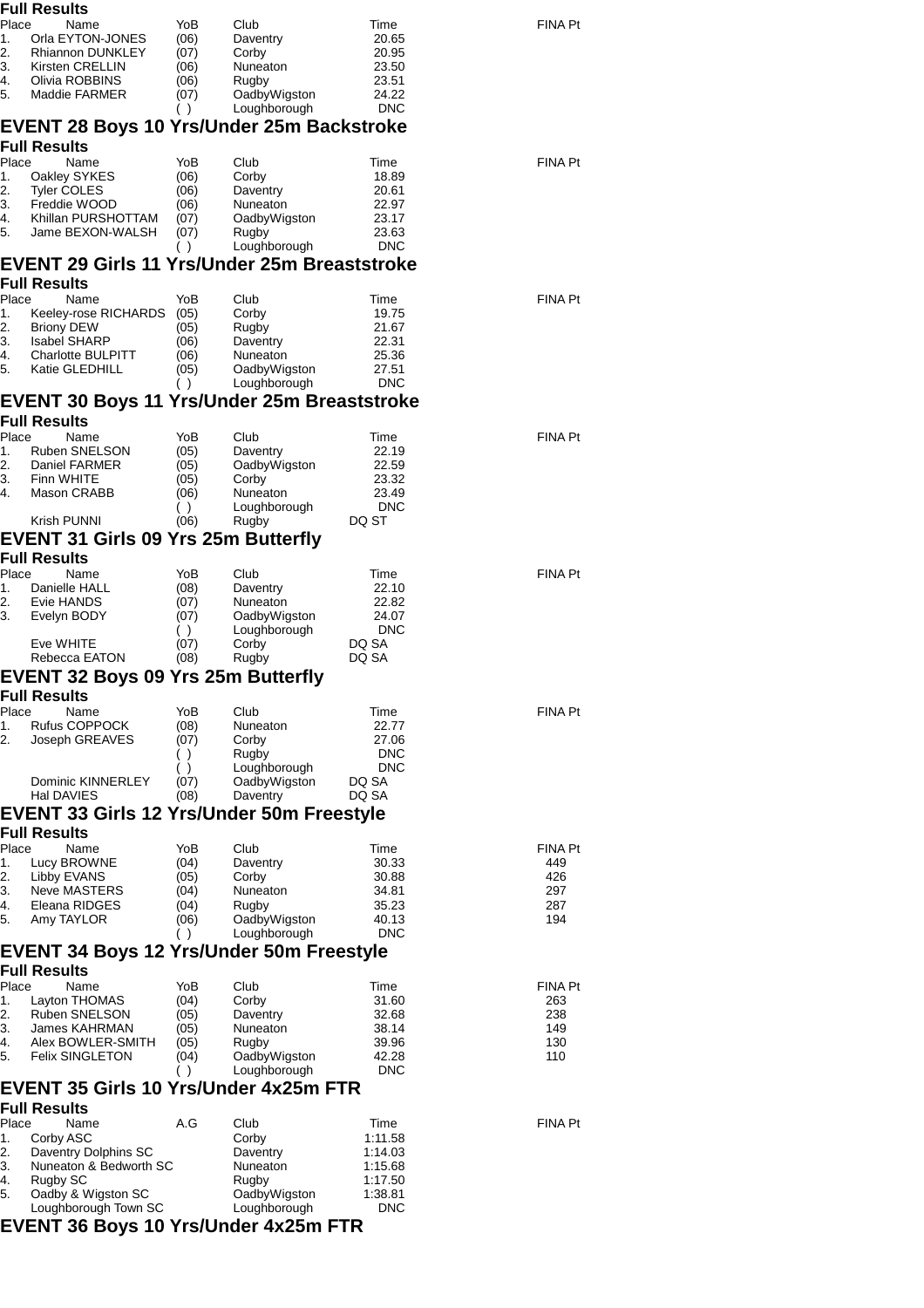|          | Full Results                                                           |              |                              |                    |                |
|----------|------------------------------------------------------------------------|--------------|------------------------------|--------------------|----------------|
| Place    | Name                                                                   | A.G          | Club                         | Time               | FINA Pt        |
| 1.       | Corby ASC                                                              |              | Corby                        | 1:11.36            |                |
| 2.<br>3. | Daventry Dolphins SC<br>Nuneaton & Bedworth SC                         |              | Daventry<br>Nuneaton         | 1:15.50<br>1:28.67 |                |
| 4.       | Oadby & Wigston SC                                                     |              | OadbyWigston                 | 1:31.92            |                |
| 5.       | Rugby SC                                                               |              | Rugby                        | 1:32.34            |                |
|          | Loughborough Town SC                                                   |              | Loughborough                 | <b>DNC</b>         |                |
|          | <b>EVENT 37 Girls 11 Yrs/Under 4x25m MTR</b>                           |              |                              |                    |                |
|          | <b>Full Results</b>                                                    |              |                              |                    |                |
| Place    | Name                                                                   | A.G          | Club                         | Time               | <b>FINA Pt</b> |
| 1.<br>2. | Corby ASC<br>Daventry Dolphins SC                                      |              | Corby<br>Daventry            | 1:07.50<br>1:13.43 |                |
| 3.       | Rugby SC                                                               |              | Rugby                        | 1:25.44            |                |
| 4.       | Nuneaton & Bedworth SC                                                 |              | Nuneaton                     | 1:27.08            |                |
| 5.       | Oadby & Wigston SC                                                     |              | OadbyWigston                 | 1:40.28            |                |
|          | Loughborough Town SC                                                   |              | Loughborough                 | <b>DNC</b>         |                |
|          | EVENT 38 Boys 11 Yrs/Under 4x25m MTR                                   |              |                              |                    |                |
|          | <b>Full Results</b>                                                    |              |                              |                    |                |
| Place    | Name                                                                   | A.G          | Club                         | Time<br>1:16.36    | FINA Pt        |
| 1.<br>2. | Corby ASC<br>Daventry Dolphins SC                                      |              | Corby<br>Daventry            | 1:17.04            |                |
| 3.       | Nuneaton & Bedworth SC                                                 |              | Nuneaton                     | 1:30.88            |                |
| 4.       | Oadby & Wigston SC                                                     |              | OadbyWigston                 | 1:38.05            |                |
| 5.       | Rugby SC                                                               |              | Rugby                        | 1:52.24            |                |
|          | Loughborough Town SC                                                   |              | Loughborough                 | <b>DNC</b>         |                |
|          | <b>EVENT 39 Girls 12 Yrs/Under 50m Butterfly</b>                       |              |                              |                    |                |
| Place    | <b>Full Results</b><br>Name                                            | YoB          |                              |                    | <b>FINA Pt</b> |
| 1.       | Lucy BROWNE                                                            | (04)         | Club<br>Daventry             | Time<br>33.23      | 394            |
| 2.       | Kathryn WILSON                                                         | (04)         | Corby                        | 35.09              | 335            |
| 3.       | Yanna VILLASIS                                                         | (06)         | Rugby                        | 42.86              | 184            |
| 4.       | Neve MASTERS                                                           | (04)         | Nuneaton                     | 45.75              | 151            |
| 5.       | Jana ABDELRAHMAN                                                       | (04)         | OadbyWigston                 | 57.16              | 77             |
|          |                                                                        | ( )          | Loughborough                 | <b>DNC</b>         |                |
|          | <b>EVENT 40 Boys 12 Yrs/Under 50m Butterfly</b><br><b>Full Results</b> |              |                              |                    |                |
| Place    | Name                                                                   | YoB          | Club                         | Time               | <b>FINA Pt</b> |
| 1.       | <b>Tyler COLES</b>                                                     | (06)         | Daventry                     | 38.89              | 176            |
| 2.       | Robert TAYLOR                                                          | (05)         | Corby                        | 45.20              | 112            |
| 3.       | James KAHRMAN                                                          | (05)         | Nuneaton                     | 52.01              | 73             |
|          |                                                                        | ( )          | Rugby                        | <b>DNC</b>         |                |
|          |                                                                        | ( )          | Loughborough<br>OadbyWigston | <b>DNC</b>         |                |
|          | Charlie BOGGES<br><b>EVENT 41 Girls 09 Yrs 25m Freestyle</b>           | (04)         |                              | DQ T               |                |
|          |                                                                        |              |                              |                    |                |
| Place    | Full Results<br>Name                                                   | YoB          | Club                         | Time               | <b>FINA Pt</b> |
| 1.       | <b>Harriet GIBBS</b>                                                   | (08)         | Daventry                     | 18.99              |                |
| 2.       | Evie HANDS                                                             | (07)         | Nuneaton                     | 19.69              |                |
| З.       | Evelyn BODY                                                            | (07)         | OadbyWigston                 | 19.81              |                |
| 4.       | Eve WHITE                                                              | (07)         | Corby                        | 20.62              |                |
| 5.       | Eden CHAPLOW                                                           | (07)<br>( )  | Rugby<br>Loughborough        | 24.42<br>DNC       |                |
|          | <b>EVENT 42 Boys 09 Yrs 25m Freestyle</b>                              |              |                              |                    |                |
|          | <b>Full Results</b>                                                    |              |                              |                    |                |
| Place    | Name                                                                   | YoB          | Club                         | Time               | FINA Pt        |
| 1.       | <b>Iolo ROBERTS</b>                                                    | (07)         | Daventry                     | 18.58              |                |
| 2.       | Kieran DEXTER                                                          | (08)         | OadbyWigston                 | 18.77              |                |
| 3.       | <b>Rufus COPPOCK</b>                                                   | (08)         | Nuneaton                     | 21.35              |                |
| 4.<br>5. | <b>Arpith NAIR</b><br>Joseph GREAVES                                   | (07)<br>(07) | Rugby<br>Corby               | 25.05<br>25.59     |                |
|          |                                                                        | ( )          | Loughborough                 | <b>DNC</b>         |                |
|          | EVENT 43 Girls 10 Yrs/Under 25m Butterfly                              |              |                              |                    |                |
|          | <b>Full Results</b>                                                    |              |                              |                    |                |
| Place    | Name                                                                   | YoB          | Club                         | Time               | <b>FINA Pt</b> |
| 1.       | Hannah DAVIES                                                          | (06)         | Daventry                     | 17.99              |                |
| 2.       | <b>Rhiannon DUNKLEY</b>                                                | (07)         | Corby                        | 20.18              |                |
| З.       | <b>Baileigh KIRKUP</b>                                                 | (07)         | Rugby                        | 20.99              |                |
| 4.<br>5. | <b>Emmeline SHARP</b><br>Victoria LEAVIS                               | (07)<br>(07) | Nuneaton<br>OadbyWigston     | 22.87<br>29.62     |                |
|          |                                                                        | $($ )        | Loughborough                 | DNC                |                |
|          | EVENT 44 Boys 10 Yrs/Under 25m Butterfly                               |              |                              |                    |                |
|          | <b>Full Results</b>                                                    |              |                              |                    |                |
| Place    | Name                                                                   | YoB          | Club                         | Time               | FINA Pt        |
| 1.       | <b>Tyler COLES</b>                                                     | (06)         | Daventry                     | 17.37              |                |
| 2.       | Rowan BEATON                                                           | (06)         | Corby                        | 19.75              |                |
| 3.<br>4. | Freddie WOOD<br>Jujanna DESHPANDE                                      | (06)<br>(06) | Nuneaton<br>Rugby            | 25.24<br>30.79     |                |
| 5.       | Aryan VERMA                                                            | (07)         | OadbyWigston                 | 32.75              |                |
|          |                                                                        | ( )          | Loughborough                 | <b>DNC</b>         |                |
|          | EVENT 45 Girls 11 Yrs/Under 25m Backstroke                             |              |                              |                    |                |
|          |                                                                        |              |                              |                    |                |